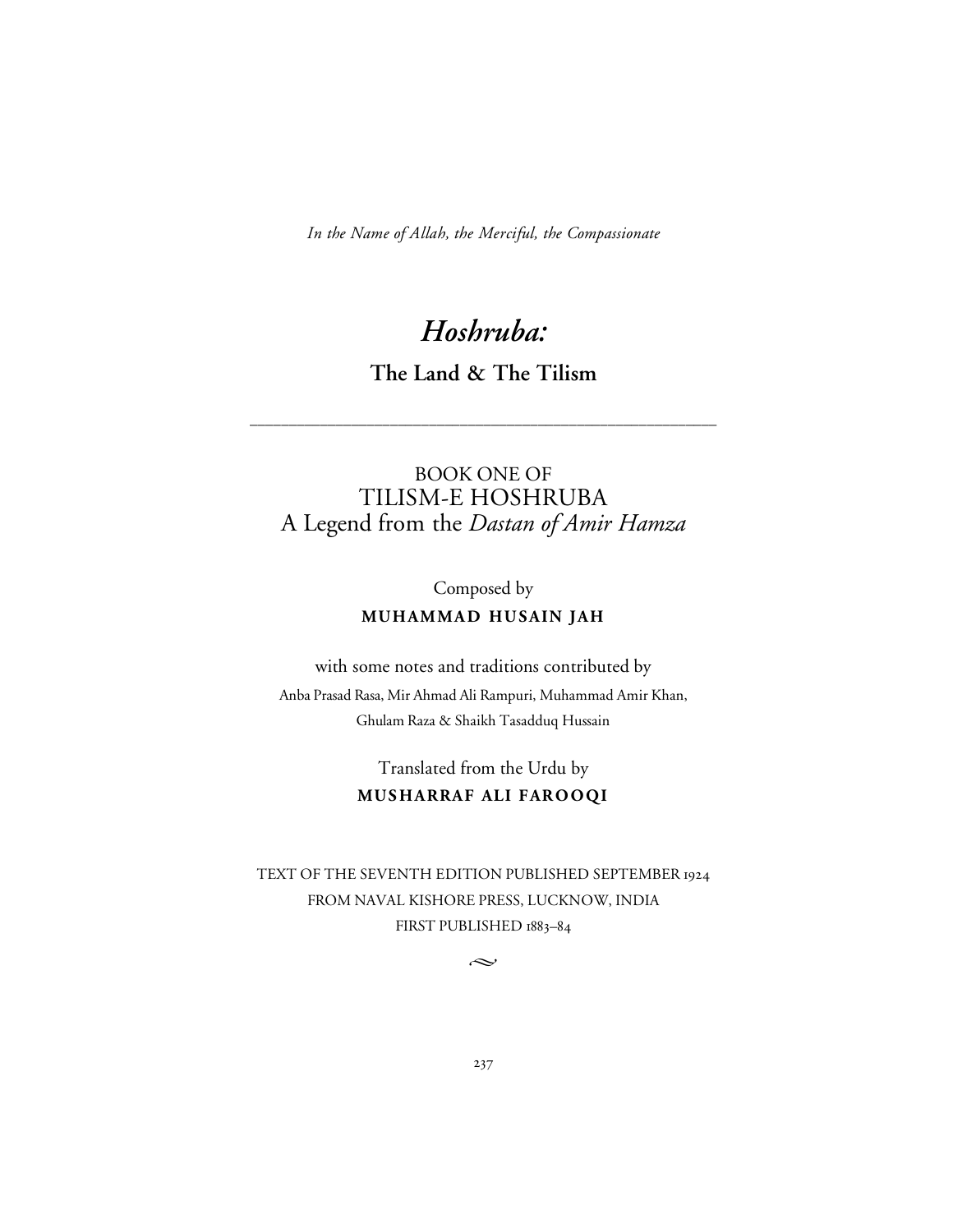238 • The Annual of Urdu Studies

### **muhammad husain jah**

# *Tilism-e Hoshruba* **(An Extract from Book One)**

### **Preface**

**A** hundred thousand *praises and <sup>a</sup> million laudations befit the Cupbearer of Eternity*<sup>1</sup> *whose euphoric call of "Be!' and it is*" *caparisoned the desolate expanse of the world. Everyone who sips from perceptionís glass must likewise eulogize and glorify the one*<sup>3</sup> *who, deep in his cup of Original Covenant,* <sup>4</sup> *cured all those quaffing the dregs of impiety and perdition with the restorative goblet of his Advent (may God bless him, his illustrious family and worthy companions).*

*After that homage, I, Saiyid Muḥammad Ḥusain Jāh, ask your indulgence to look upon myself as a gleaner of the gardens of men of learning and wisdom, and those erudite in the subtle and the sublime; and as one who is as the dust under their shoes. I petition the attentive ear of those who are tolerant of a mortalís errors, and are steeped and versed in letters, that the* Dāstān-e Amīr Ḥamza *is a tale both excellent and enchanting, a favorite of the seeker and the sought, a veritable pearl from the sea of eloquence, and a dazzling sun of the noon of rhetoric; such as humbles the tongue singing its praise, and overawes the discourse describing its glory. This* dāstān *contains a most astonishing tale popularly known as the* ilism-e Hōshrubā *which is the choicest of its choice books. Thus I set my* beart on *transcribing this wonder—which is the soul of adornment* 

<sup>&</sup>lt;sup>1</sup>Allusion to God.

 $^{2}$ Qu<sup>3</sup>rān 36:82.

<sup>&</sup>lt;sup>3</sup>Allusion to Prophet Muḥammad.

<sup>4</sup> Refers to *Rōz-e Alast*, the event in pre-eternity when God gathered mankind and asked them "Alastu bi rabbikum?" ("Am I not your Lord?") and they answered, "Yeah, verily" (*Qālū*, "Balā") (see Qu'rān 7:168). This is designated as "The Day of the Covenant" in Muslim sacred history and is a concept especially dear to the Muslim mystics (Sufis).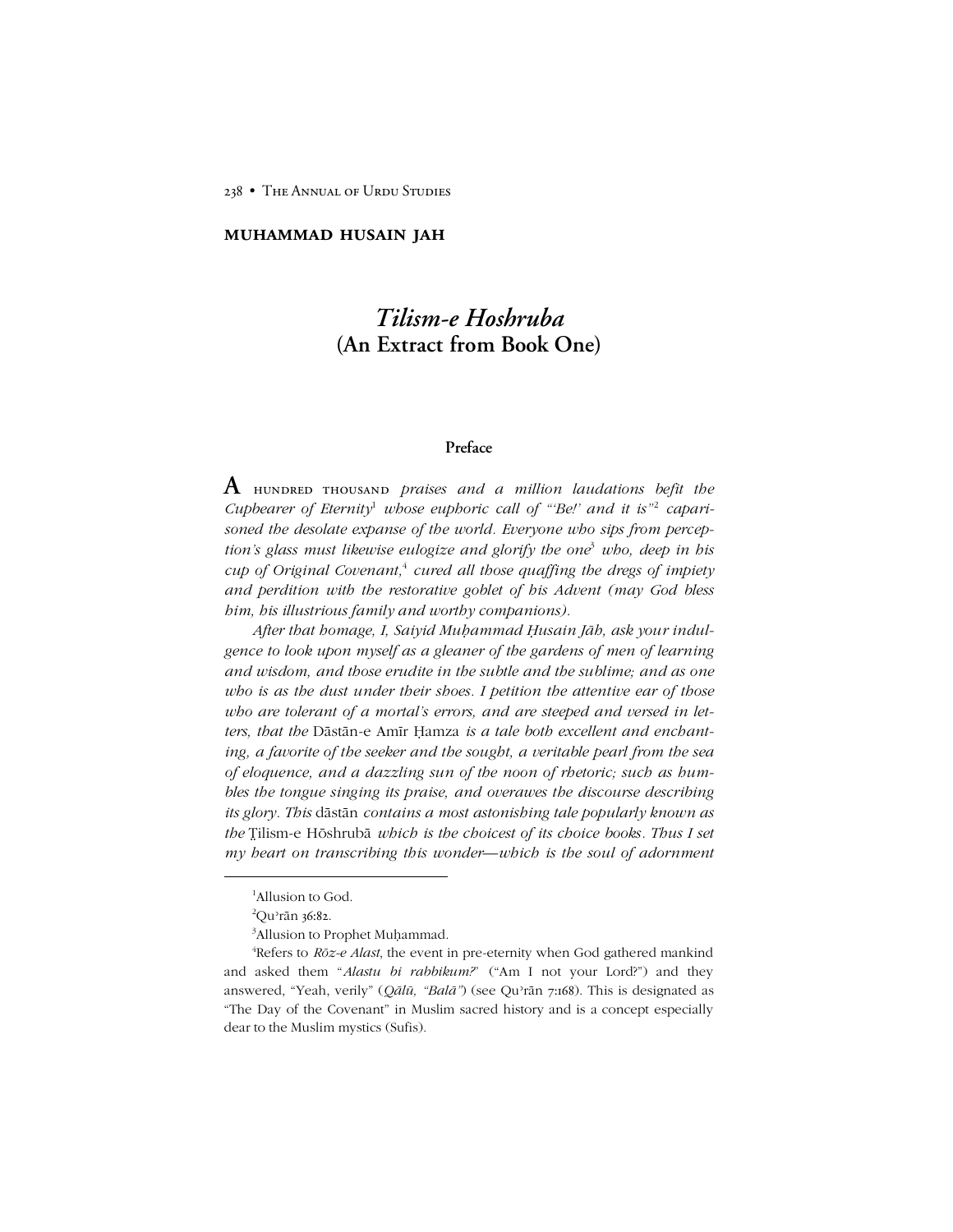*and* the epitome of grace—in the realm of the written word, employing the *proper idioms and chaste expressions of the Urdu language, to convert devotees of beloved lore to its marvelous charms, with the grace and boon of my Lord, and His guidance and succor.*

#### **Broadcast by the Transcriber for the Worthy Readers of this History**

*Let it be known that the* Dāstān of Amīr Ḥamza *comprises seven books and it is a difficult proposition to understand the history of personages such as Amīr Ḥamza, ʿAmar ʿAiyār, Zamarrud Shāh, Bakhtiārak, Afrāsiyāb Jādū, et al. without perusing the said books. Keeping that in mind, I introduce Amīr Ḥamza who is the son of Saiyid Khvāja ʿAbdu íl-Mualib, the chieftain of Kaʿba; ʿAmar who is Ḥamzaís trickster; and Saʿd son of Qubād, Ḥamzaís grandson, appointed by him as the king of his camp. Amīr Ḥamza is the commander-in-chief of the armies. All of Ḥamzaís sons pay allegiance to Saʿd son of Qubād who is also their king. Besides these, many other potentates from the face of the earth are attached to his camp with their armies and will be duly mentioned in the pages of this history. Amīr Ḥamza is warring with King Zamarrud Shāh Bakhtarī or Laqā, an illustrious king who has proclaimed himself God, to make him renounce his false claim. Several times Laqā has escaped Amīr Ḥamzaís hands into lands whose sovereigns and laity pay allegiance to him as their God, and do battle with Ḥamza at his behest. Accompanying Laqā is Farāmurz son of Emperor Naushīrvān of Persia, who has thrown in his lot with Laqā and battled Amīr Ḥamza in the past. Bakhtiārak son of Bākhtak, the vizier of Farāmurz, is the Devil-designate of the court of His Holiness Laq* $\bar{a}$ *<sub>-for the seat of Deity needs a Fiend to make it complete.*</sub> *Previously Laqā had sought refuge in the ilism of Hazār Shakl, and upon its destruction at Amīr Ḥamzaís hands, he headed for the lands of Kōhistān. The book of the ilism of Hazār Shakl precedes the history of the ilism of Hōshrubā. But your humble narrator abandoned it in favor of the latter to avoid gratuitously prolonging the narrative.*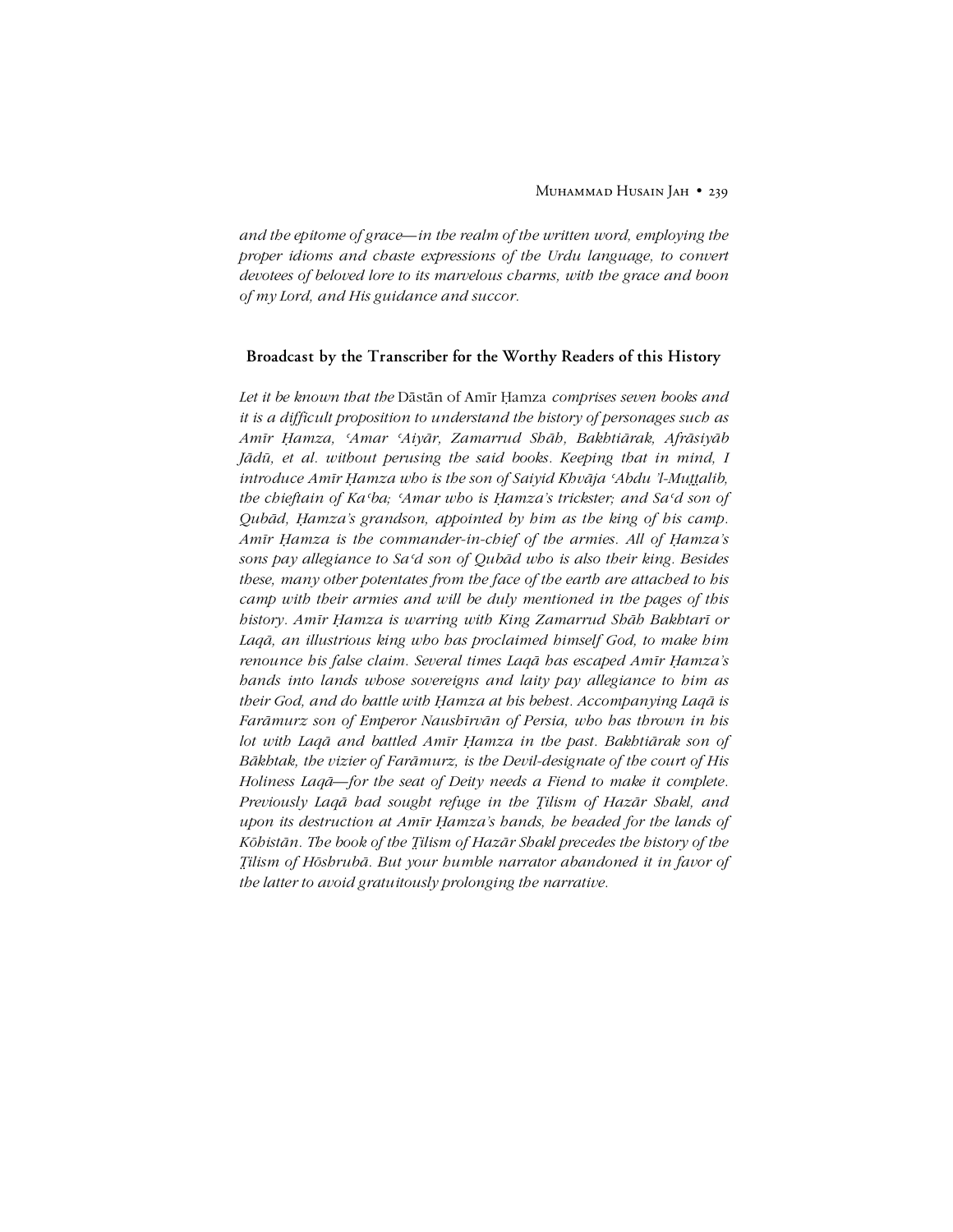# **Of the Beginning of the Amazing History of the Tilism of Hoshruba and the Arrival of Laqa's Camp in the Precincts of Kohistan**

*Sing O minstrel for my cup of life brimmeth over Under the nine vaults of heaven From the revolutions of the cosmos I intone like the pipe At the fate of Jamshēd*<sup>5</sup> *and the fortunes of Kaikhusrau*<sup>6</sup>

*The master of discourse intricate and obscure Has masterly adorned the lovely bride of the narrative*

\*

The cupbearers of nocturnal revelries and bibbers from the cup of inspiration thus pour the vermillion wine of red inscription into paper's goblet that when Zamarrud Shāh Bākhtarī left the Tilism of Hazār Shakl, his vizier of ill council advised him to move to the lands of Kōh-e ʿAqīq Gulzār-e Sulaimānī, whose celebrated sovereign was master of innumerable armies and mighty warriors. His land was linked to the Tilism of Hōshrubā—a country whose potentate, Afrāsiyāb Jādū, was emperor of sorcerers and a mighty monarch whose sword's repute caused mutinous hordes to tremble and shudder with trepidation, and his past-mastery in sorcery caused Sāmerīs <sup>7</sup> of the time and Jamshēds <sup>8</sup> of the world to make obeisance to him.

> *He is the lord of throne, insignia and crown Lord of the fish in sea and moon in heavens His grandeur is complete without the aid of coronet At his name the heavens tremble and offer tribute*

In complete accordance with the advice of his iniquitous vizier, Zamarrud Shāh headed for Kōh-e ʿAqīq, and after trekking his way and

<sup>5</sup> Jamshēd: name of an ancient King of Persia. Also see footnote 8. 6 Kaikhusrau: King Cyrus.

<sup>7</sup> Samerī: name of a magician said to have been contemporary with Moses, and to have made a speaking calf. See F. Steingass, *A Comprehensive Persian-English Dictionary* (Beirut: Librairie du Liban, 1970).

<sup>&</sup>lt;sup>8</sup>Jamshēd, at King Jamshēd's directions a goblet was fashioned by the Greek philosophers which revealed the future as per astrological calculations. It is probably by reason of this occult connection that Jamshēd is one of the patron saints of sorcerers in *ilism-e Hōshrubā*.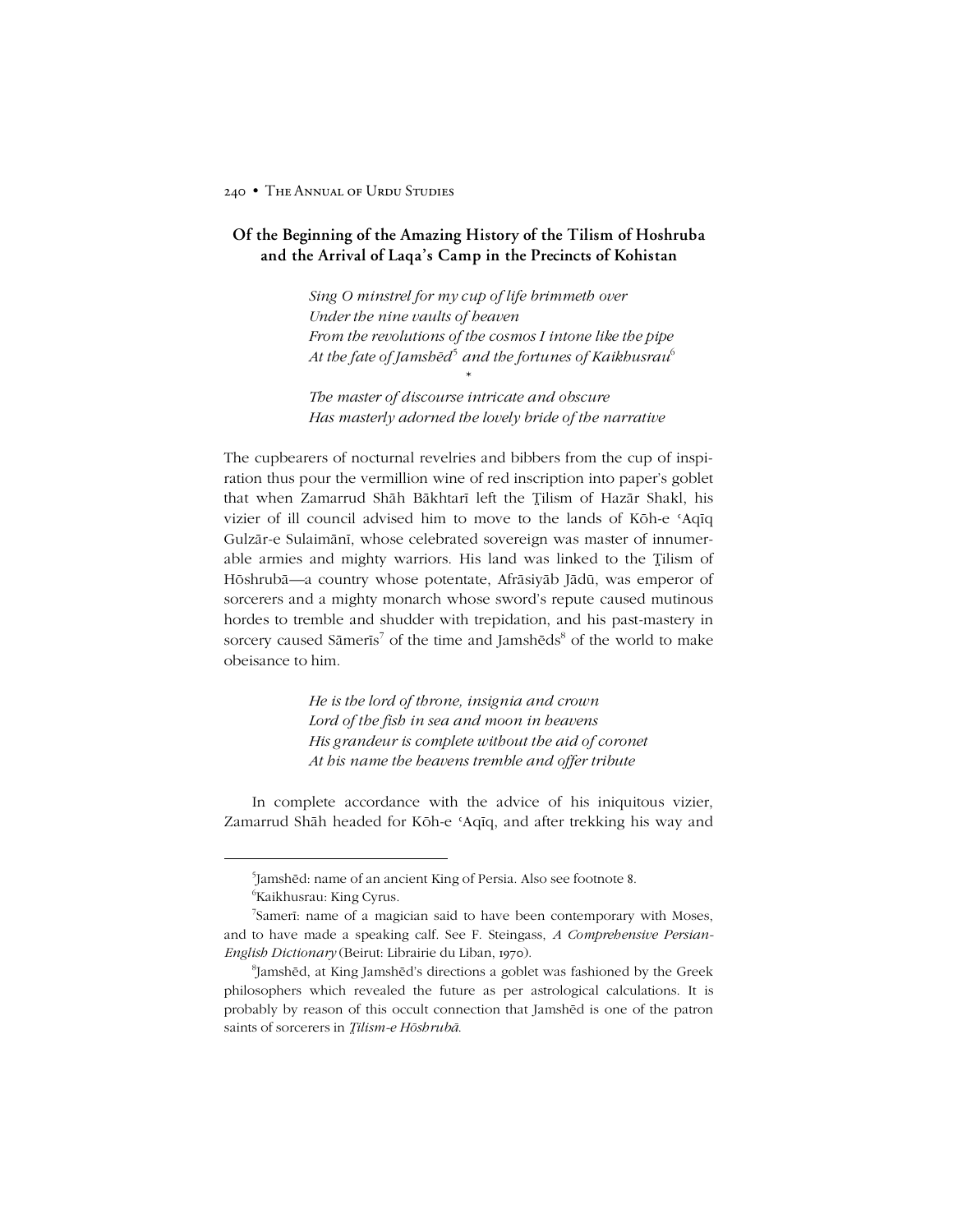#### Muhammad Husain Jah • 241

fording the distance, he arrived near its borders, and messengers brought news of his arrival to King Sulaimān ʿAmbarīn-Mū Kōhī of Kōh-e ʿAqīq, who readied platters of gold and jewels as offerings, had the city decorated with mirror-works, and marched forth with his retinue outside the city walls to greet Laqā. He accompanied him into the city and conducted him into the royal palace with great fanfare. Nobles, viziers, ministers of state and privy councilors gathered there to pay their respects and make obeisance to him. Laqā was taken to the nave of the palace, to the royal throne encrusted with rare and precious jewels. There he did give audience amidst a cluster of dancers, silver-thighed cupbearers, and minstrels both honey-tongued and jovial, whose sweet strains caused every eye and ear to become transfixed with wonder. Before long the rounds of the cups of roseate wine made all minds oblivious to the fickle ways of Time.

The armies of the King of this dominion had two commanders, Manūr Zāġ Čashm-e Kōhī and Naẕīr Zāġ Čashm-e Kōhī, who were both the Kingís nephews from his sister. The commander-in-chief of his armies was one Lālān Lāl-Qabā who had no equal in the art of war. All of them arrived and prostrated themselves before Laqā and submitted to him that they were ready to wager their heads and scatter their lives in his service; and that he might settle down there without the least anxiety. Laqā felt reassured by their pledges and made that place his domicile. King Sulaimān ʿAmbarīn-Mū then arranged a feast and bowed the head of submission in the service of Laqā.

It is recounted that when Laqā had fled from the Tilism of Hazār Shakl, Amīr Ḥamza, the Tremor of Qāf, the Latter-Day Solomon and the Majestic Lord of the Auspicious Planetary Conjunction, had dispatched after Laqā the Damned four messengers from his victorious army whose names were Nāmiān Khaibarī, Tūmiān Khaibarī, Sarhañg Makkī and Abū āhir Khuñrēz, and they were fleet of foot and swift as the zephyr. They were given instructions to discover where Laqā, the Bird of Ill-Fortune, had found a roost, and gather particulars of the kingdom and its armies whose sovereign had offered him refuge, and report to the worthy servants and attendants of their lofty king and all powerful sovereign. These spies had accompanied Laqā and were present in the court of ʿAmbarīn-Mū in different disguises. They listened to the presentations of the commanders of Sulaimān ʿAmbarīn-Mū, and after collecting all the particulars of the kingdom and its armies, readied themselves to report before Amīr Ḥamza, the Conqueror of the World. Before long they came out of the fortress and were on their way, quick as lightning and swift as wind.

After conquering the Tilism of Hazār Shakl, Amīr Ḥamza was seated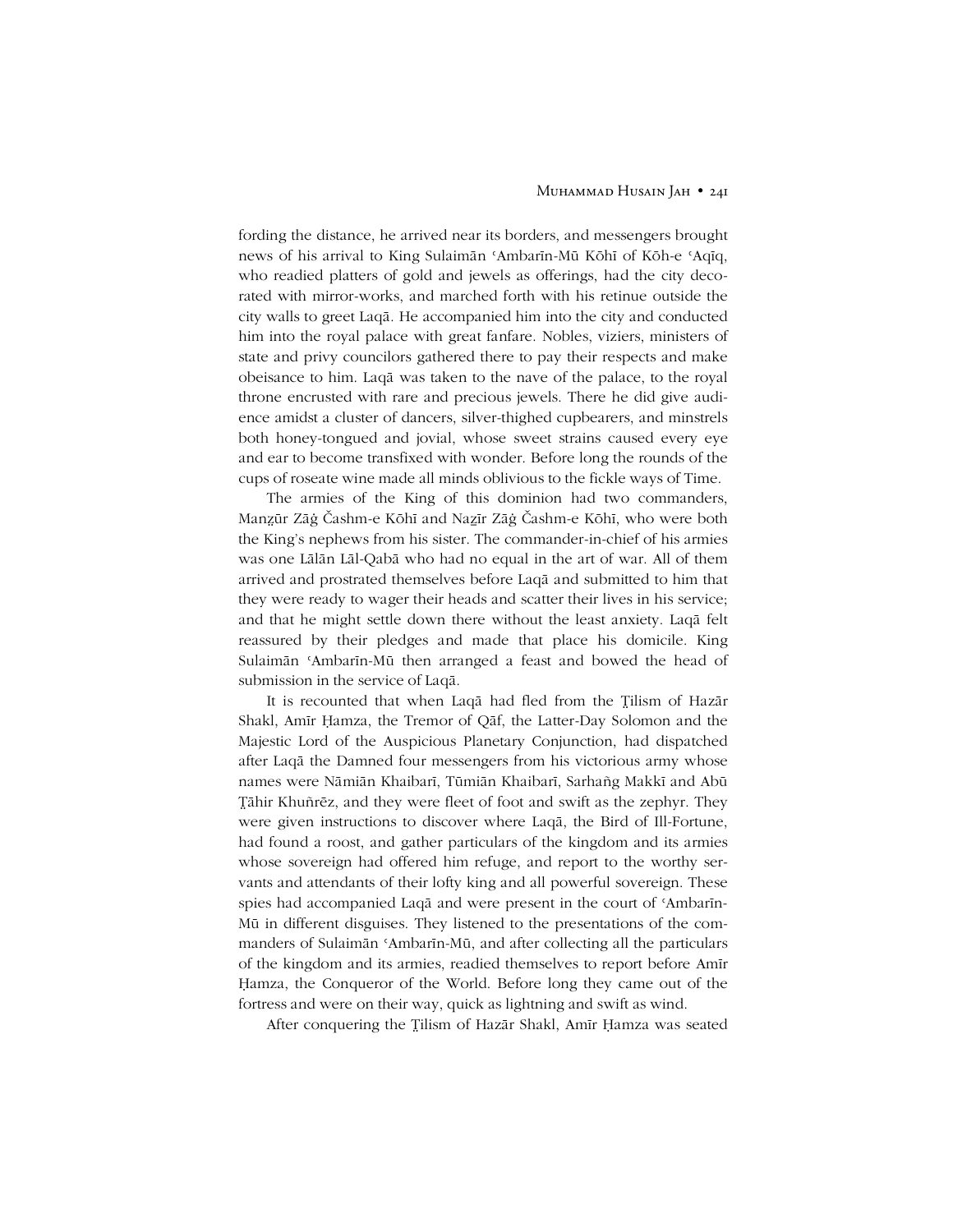on his lofty throne, and King Saʿd son of Qubād was giving audience in the Pavilion of Solomon, whose folds had been lifted to allow him to admire the stretch and scenery of the plains, when the messengers suddenly arrived in his most excellent service and presented themselves with chapped lips and pulsating temples, caused by the haste with which they had brought themselves there. They made an obeisance at the designated station and kissed the ground at his feet with the lips of servitude, and raising their hands in visiting benedictions and offering prayers on his kingship, submitted: "O Distinguished King and Emblem of Justice,

> *May Your Excellence last as long as the sun in heavens May the goblet keep you company as long as thereís another morn For as long as the crown of life remains on Khiẓrís* <sup>9</sup> *head May your fortunes remain as lofty as those of Alexander*<sup>10</sup>

The foe-of-accursed-fortune and depraved bear, having turned tail before the victory-incarnate armies, has escaped the wine of ruin and the bait of death and arrived in Kōh-e ʿAqīq Gulzār-e Sulaimānī to make his abode there. The king of that land has promised him the support of his arms and offered him succor and solace."

All that the messengers had witnessed, they narrated with accuracy and detail in the presence of Saʿd son of Qubād, the Magnificent King. The King turned his gaze towards Amīr Ḥamza, the Lord of the Auspicious Planetary Conjunction and the Commander-in-Chief of the Armies of the True Faith. Thereupon Amīr Ḥamza ordered ʿAmar the trickster to send for the mighty warrior 'Ādī Ma'dī Karab and dispatch with him the advance camp of the armies towards Kōh-e ʿAqīq. As per the excellent orders of the venerable commander, the signal of departure was sounded in the triumph-bearing army, and every warrior prepared for departure.

<sup>9</sup> Khiẓr: a holy personage according to Islamic legend who had drunk from the Waters of Life. He is often mentioned in the *dāstān* as a prophet and as brother to Prophet Elias.

<sup>&</sup>lt;sup>10</sup>Alexander: two princes of this name are much celebrated in the East, both distinguished by the title of *ẕūíl-qarnain*, bi-cornis, or Having Two Horns (of the world), implying that they conquered the globe from east to west; the first is supposed to be one of the most ancient kings and the other is identified as Alexander of Macedon (See Steingass, *ibid.*).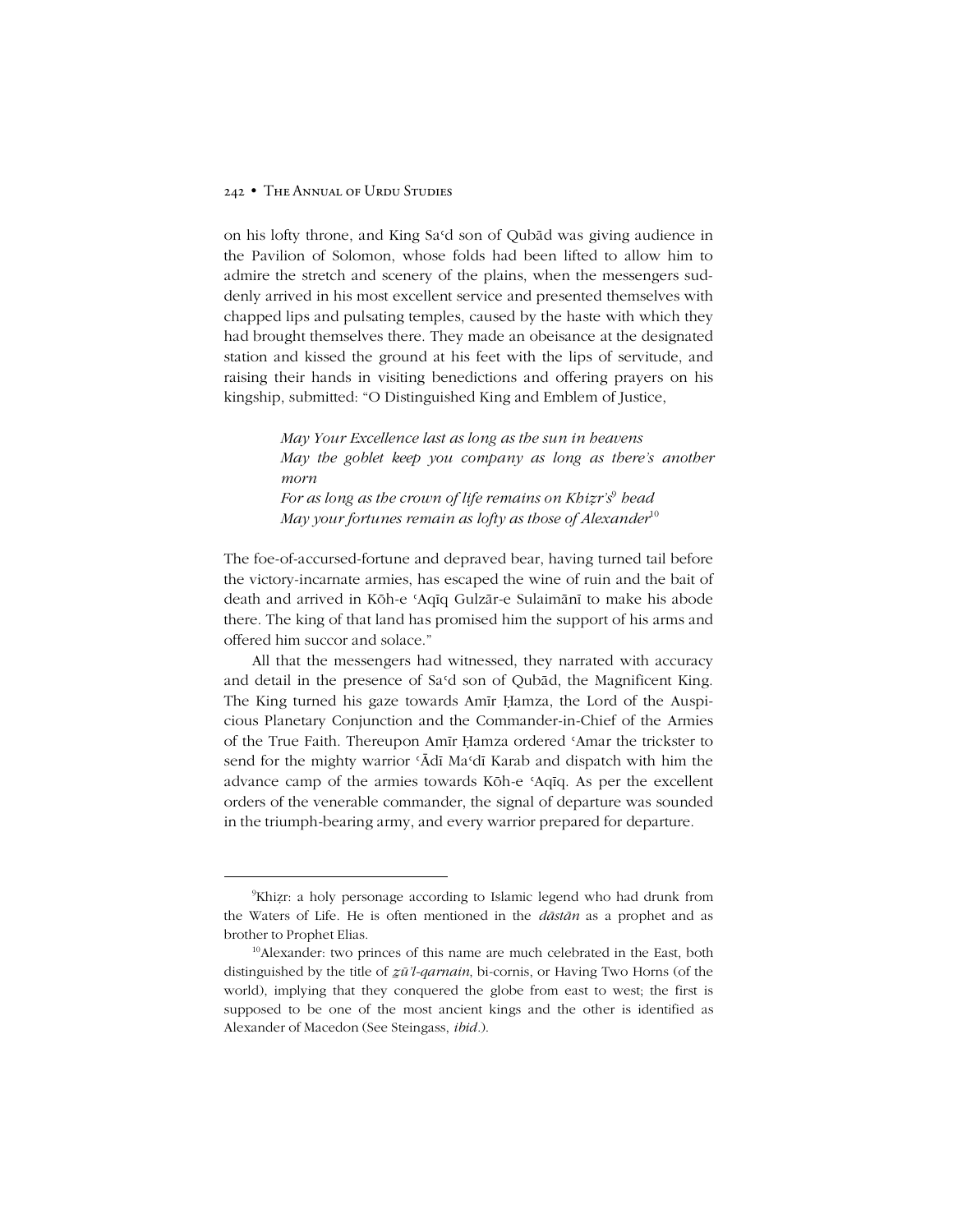#### Muhammad Husain Jah • 243

### *The cities of Greece and Syria shook to their foundations With such preparations the advance camp was provisioned*

Platoons, troopers mounted on Arabian horses, and countless footsoldiers began marching onward with majestic mien. The bazaars of the army also started moving, and the tents, pavilions and other furnishings of the court were loaded up for transportation on camels and mules. The braves decked themselves with their arms and armor and prepared to march. The King with his illustrious commanders and the Ṣāḥibqirān with his peerless tricksters headed out to lead the armies.

### *In the manner of the spring gale as it moves about To the desert the majestic entourage departs*

In short, after marching and bivouacking, and after one night and a day, Amīr Ḥamza's illustrious army arrived with splendor and landed in the vicinity of Kōh-e ʿAqīq. The celebrated pavilion of the King was raised and the bazaars of the camp were opened. The platoons began arriving in contingents and began occupying the spotless plains and strategic locations in spectacular formation. At the sound of the tymbals and the kettledrums of the army, the wits of the foe took flight like birds. Upon hearing of the arrival of the Amīrís army, Sulaimān gave orders for his armies to assemble, closed the gates of the city, and deployed canons cast of brass and steel; he fortified all the crenellations, ramparts, battlements and bulwarks. While these preparations were being made, and Ṣāḥibqirān was camped opposite the city waiting for an encounter with the foe, the feel and sight of the pleasant air and green plains enticed Amīr Ḥamza's son,

# *Badīʿu íz-Zamāñ, the Brave, the Router of Armies The Moon of the Constellation of Excellence*

with thoughts of chase and he asked Amīr Ḥamza's permission. When he made no reply, Badīʿu íz-Zamāñ went to his mother, Princess Gardiya Bānō of the city of Ardabīl<sup>11</sup> and requested her to obtain from his respected father permission for him to go hunting. The Princess accepted his request and when Amīr Ḥamza came to her chamber, she interceded for the Prince. Then Amīr Ḥamza was forced to grant his permission, but he said this much: "These plains are the abode of all the sorcerers of the

-

<sup>11</sup>Ardabīl: name of a city in Media.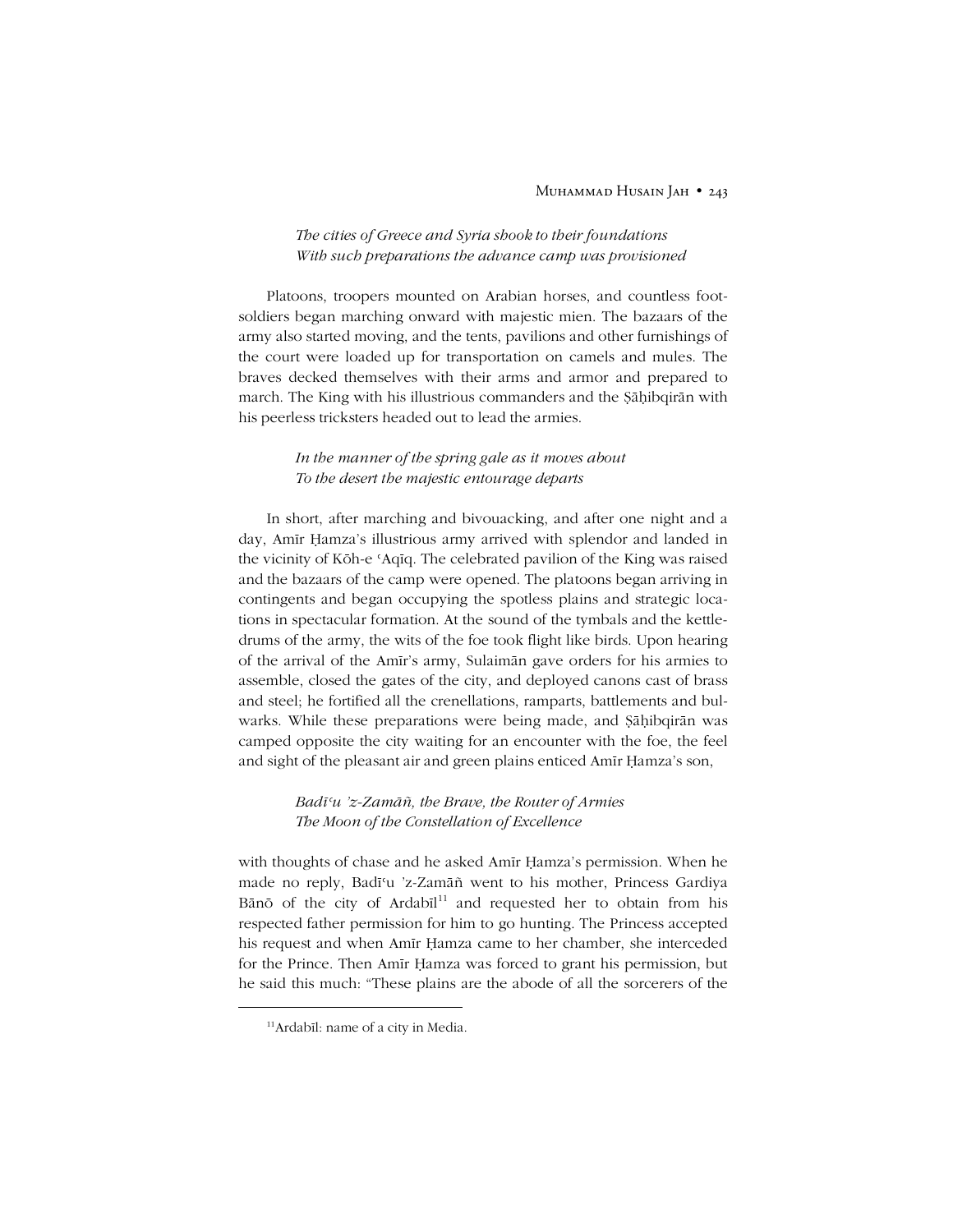world. That was the reason why I had not granted my permission earlier, lest the Prince should get snared in some calamity. At your interceding I am granting permission to him on condition that he returns after a day and does not stay any longer. Badī'u 'z-Zamāñ accepted Şāḥibqirān's condition, and the whole night was spent in making the preparations for the hunt.

When from its eastern house the hunter of the heavens<sup>12</sup> carrying the net of rays on his shoulders started hunting the planetary fixtures on the plains of the sky, that World-Illuminating Sun of the High Noon of the Auspicious Planetary Conjunction, the Star that Lights Up the Six-Dimensions of the Skies of Triumph, to wit, Badīʿu íz-Zamāñ the Magnificent, headed for the plains to hunt as the crack of daylight was appearing. The draught of the morning breeze was stirring, the tapers flickered, the buds flowered, the love-struck nightingales made their outcries, the peacocks danced in the forests, the birds fluttered away from their nests in search of food and water, every living being occupied itself in the thoughts of the Creator of the World, every heart was filled with the name of the Progenitor, and like a veritable preacher, the ring-dove sang from the pulpit of the cypress a sermon in the name of the True God.

# *Every blade of grass which sprouted from the ground Calls out ìThere is but one God and none is His partner!î*

To sum up, the eminent Prince was hunting in the plains with his equipage and retinue, and occupying his gaze with the pleasant air of the land and the mountains, when a fawn came out from the riverbank, cavorting and gamboling like a frolicsome beloved well-versed in coquetry.

> *Sporting a brocade sheet on his back How beautiful and fairy-faced the fawn His feistiness even a mistress could not attain A veritable hunter of the meadow where hearts abound*

When he beheld that beautiful and comely fawn, Badī'u 'z-Zamāñ became enamored and infatuated by him, and he gave orders to his commanders: "Take him alive! Beware, do not let him get away!" As per their orders, the companions of the Prince immediately encircled the ani-

<sup>&</sup>lt;sup>12</sup>Allusion to the sun.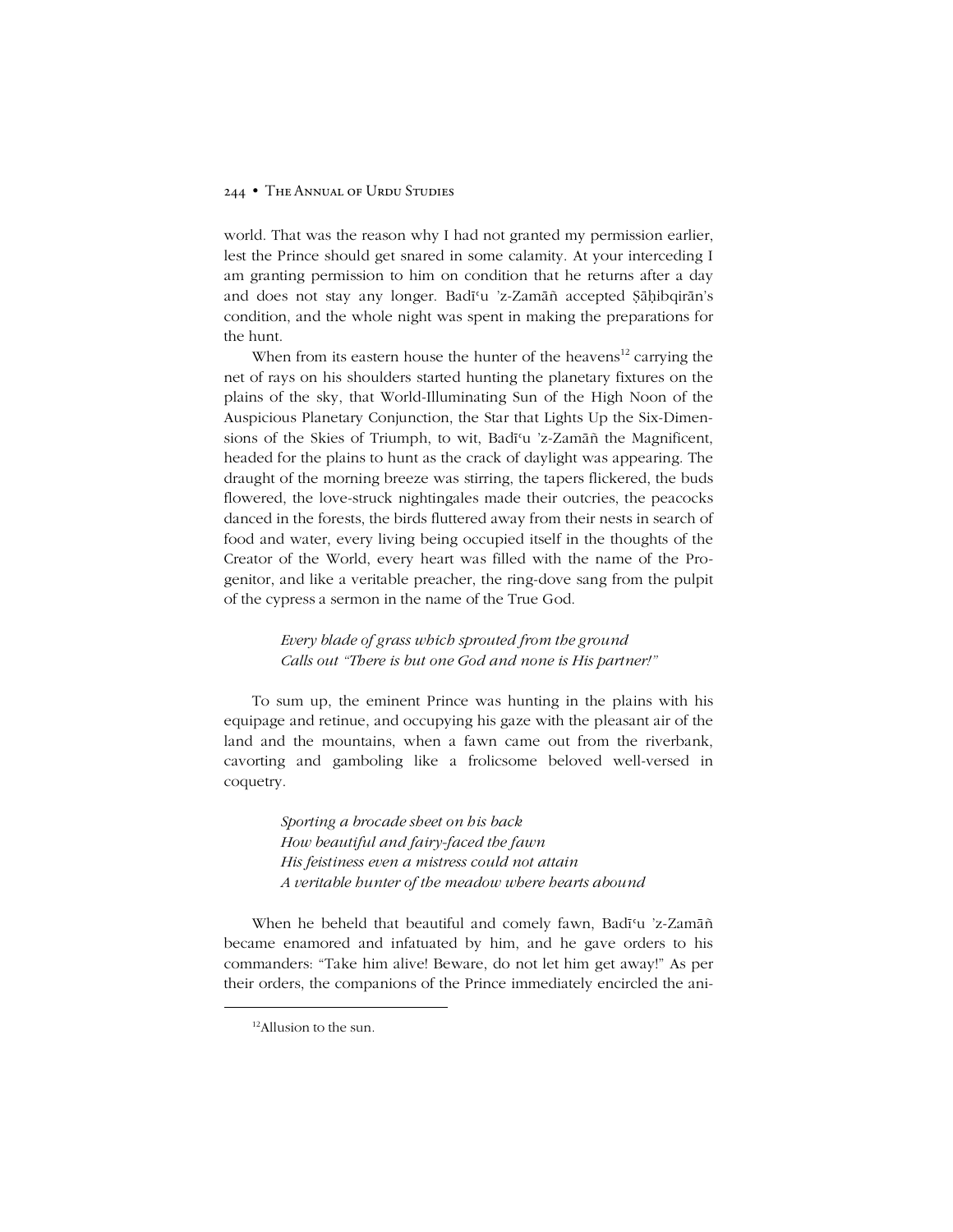mal and surrounded him on all sides. The fawn pricked up his ears and bolting, broke off the cordon by leaping over the Prince's head. Badī<sup>c</sup>u 'z-Zamāñ chased him on his horse at a gallop and followed him for many miles until he lost all his companions and was left by himself. Near to losing the fawn, and unable to take him alive, he took an arrow from his quiver and putting the notch of the arrow in the bowstring with the thumb stall, and drawing it to his ears, let fly.

> *Pre-ordained fate said,* Give! *Providence answered,* Take! *The Heavens said* Bravo! *The Seraph said* Well Done!

The arrow pierced the fawn and he fell. The Prince jumped down from his horse and slaughtered him. The moment the fawn died a most dreadful voice was heard that shook the heart of the constellation of Taurus in the skies and sent tremors into the seven heavens and the seven seas. It said: "O son of Ḥamza! You committed a terrible deed by killing the sorcerer Ghazal Jādū. This is the frontier of the Land of Hōshrubā, and it is well-nigh impossible to escape from its bounds. Anything that may happen now will be too little!"

The Prince saw that the entire expanse had become dark with the billowing of sand and dust, and a tempest of gales was raging mightily there. After a moment the Prince lost consciousness and when he opened his eyes he found himself in heavy chains, and resting his head on his knees, was lost in reflection.

When Umaiya son of 'Amar, a trickster in the service of the Prince of happy fortune, arrived there he found the plains pitch dark and all the signs of Doomsday's horrors manifest.

[*Be it also known that the sons of ʿAmar ʿAiyār are designated tricksters of the courts of Amīr Ḥamzaís sons. When a son was born to Ḥamza from a princess, a son was also born to ʿAmar from the ministerís daughter who attended on that princess. Thus ʿAmarís son was deputed as the trickster of Ḥamzaís son.*]

In short, Umaiya saw Badīʿu íz-Zamāñís corpse lying on the ground and the beauty that was the envy of the moon lying before him all gored.

When the Prince entered the frontiers of Hōshrubā, the Lord of the ilism of Hōshrubā, Afrāsiyāb, learned of it and ordered the Defender of the Tilism, Queen Sharāra Jādū, to capture the Prince and leave an effigy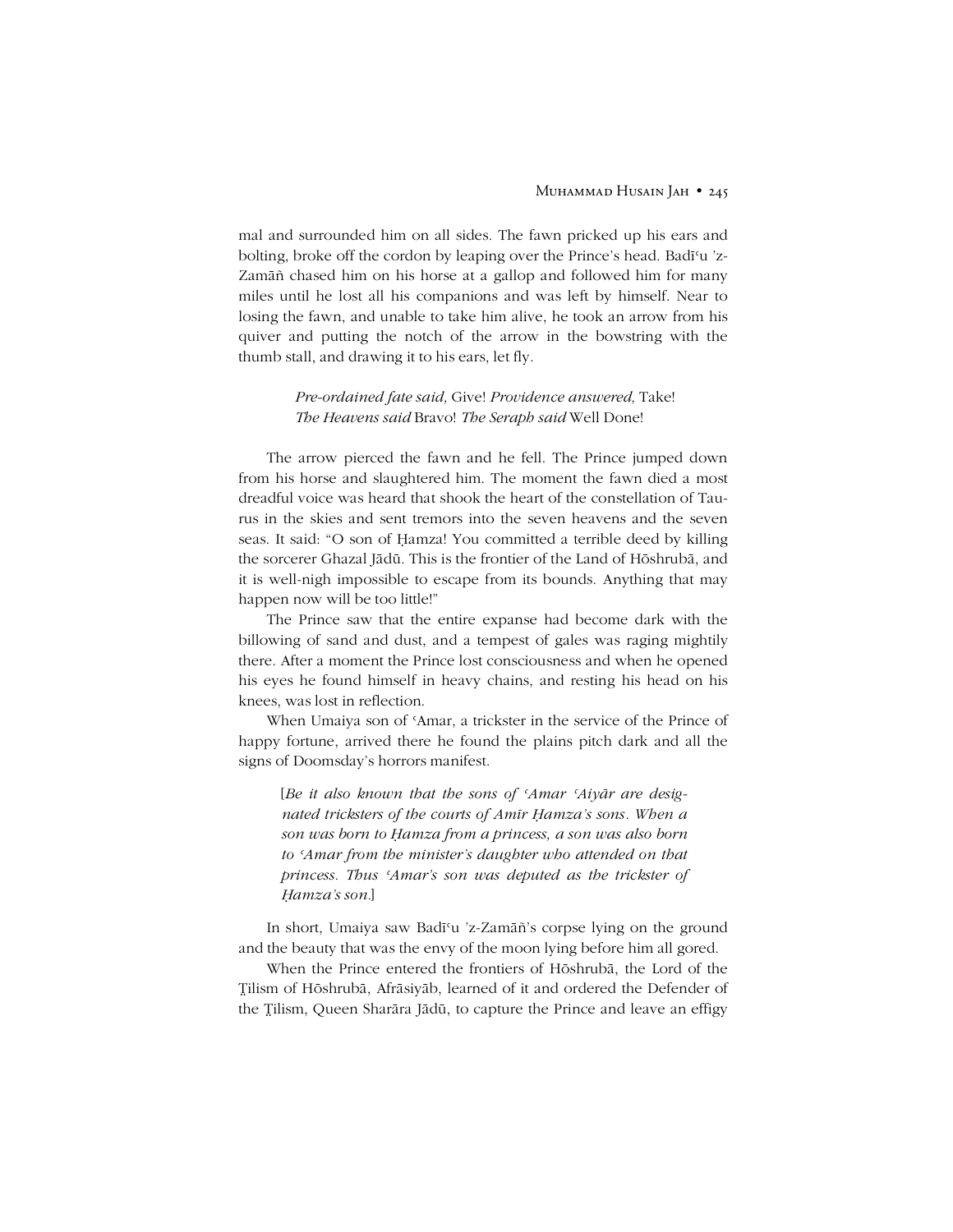of him made by magic there so that it might serve as an example to other transgressors and deter them from entering the Tilism.

The trickster of the illustrious Prince held up the corpse in his arms and broke into tears of grief. He rent the collar of his tunic in anguish, and throwing dirt on his head, carried the Prince's corpse on his horse to his camp. On the way he met the Prince's entourage and when they saw that woeful sight, it smote their hearts. Weeping and wailing and throwing dirt over their heads, all of them presented themselves before Amīr Ḥamza. When the people of the camp and the renowned Ḥamza regarded that tragic misfortune, they gave themselves up to crying and lamenting. The entire camp and the women's quarters rang alike with sounds of weeping and wailing. Princess Gardiya Bānō, the mother of the Prince was inconsolable with grief, and cried out,

> *O solace of my heart and soul You departed leaving me alone*

> > \*

*You left without giving me news that you leave Caring not a whit for my loneliness*

While these lamentations were being made, Amīr Ḥamza said to 'Amar 'Aiyār, "Go and harness my steed Ashqar and bring him to me so that I may depart in search of the murderer, kill him and bring away his head." 'Amar submitted: "O Prince and Pride of the Heavens, I have heard it said that nobody was seen killing the Prince but that the expanse had suddenly become dark, and when the darkness parted that headless body was found there." Amīr Ḥamza said: "By God there is some mystery in this matter which the Heavens alone know. Send for the sons of Khvāja Buzurjmehr!"

[*Buzurjmehr, the vizier of the Emperor of Persia, had manifested a great affection for Amīr Ḥamza and attached his sons to his camp to wait upon him with devotion. The story of Khvāja Buzurjmehr and Amīr Ḥamza is recounted in the first book of the* Dāstān of Amīr Ḥamza*, and this much will suffice at present to acquaint the readers with their particulars.*]

As per the orders of Amīr Ḥamza, the sons of Khvāja Buzurjmehr were sent for and they were seated with great honor on prestigious stations and the Amīr asked them to find out what had passed with the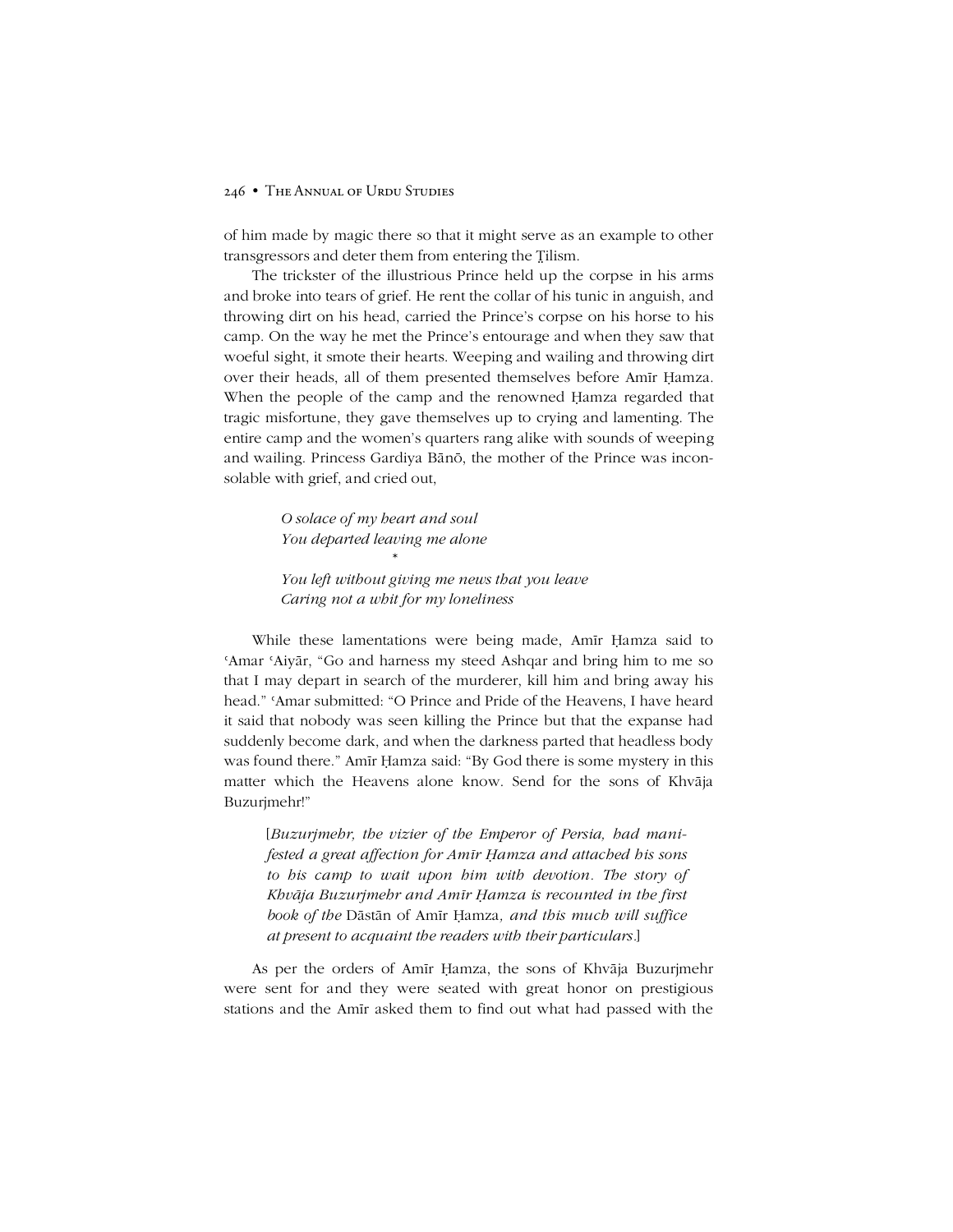Prince. Khvāja Buzurg Ummīd, Khvāja Siyavush and Khvāja Daryādil, drew the lots of perception from the board of introspection, and drawing the horoscope studied the manifestations of the year, the signs of the zodiac, and the lines of geomancy, and after their deep study, and much contemplation and reflection, they raised their heads and said: "O Illustrious King, the Prince is alive and safe but lies powerless and helpless in the severe internment of sorcerers. The corpse that has been brought before you is an effigy made of lentil<sup>13</sup> flour. Pray recite the Most Great Name over water and sprinkle it on the corpse, then see the manifestations of the Creator's power."

When the Amīr recited the Most Great Name and sprinkled the water on the corpse, it returned to an effigy made of flour. The Amīr bowed his head in gratitude before God and gave thanks to Him who had sent the news of his son's life. He bestowed robes of honor on the sons of Buzurjmehr and had the effigy thrown away. All the lamentation and weeping in the camp ceased and everyone celebrated the news of the Prince's survival. Amīr Ḥamza sent for 'Amar and, after conferring on him much gold and jewels, deputed him to find the whereabouts of the illustrious Prince.

ʿAmar decorated himself with the contraptions of trickery taking along the *zambīl*, <sup>14</sup> the net of Elias and the mantle of trickery, the lasso of Āṣif, the *dēv-jāma* and staff and shoes and all the holy gifts and mementos which he had received on his visit to the mountain in Ceylon as well.

[*The transcriber states that when the armies of Amīr Ḥamza had arrived to conquer India, ʿAmar had made a pilgrimage to the shrines of the prophets (peace be upon them) and there ʿAmar was overtaken by sleep. In the realm of dreams he had a beatific and marvelous audience with some prophets and they told him that in the chamber of their shrines there lay*

-

<sup>13</sup>Māsh: a variety of pulse, *Phaseolus Radiatus* or *Phaseolus Mungo*; it is used as a vehicle for producing spells and enchantments; hence the phrase *<sup><i>m*</sup>*āsh*</sub> *mārnā*î (to charm or make blind by spell).

<sup>14</sup>Zambīl (wallet): ʿAmarís *zambīl* is perhaps based on *Zambīl-e Sulaimān*, a wallet or leathern bag in Solomon's possession which produced anything he wished for. Also called *Ambān-e Sulaimāni* (See Steingass, *ibid.*). In the Turkish version of the *Dāstān of Amīr Ḥamza* of Behçet Mahir we find that ʿAmarís pouch was made from the skin of the sheep that Prophet Abraham had sacrificed to Allāh instead of his son and that sheepskin had been waiting there for ʿAmar since the time of the Prophet Abraham.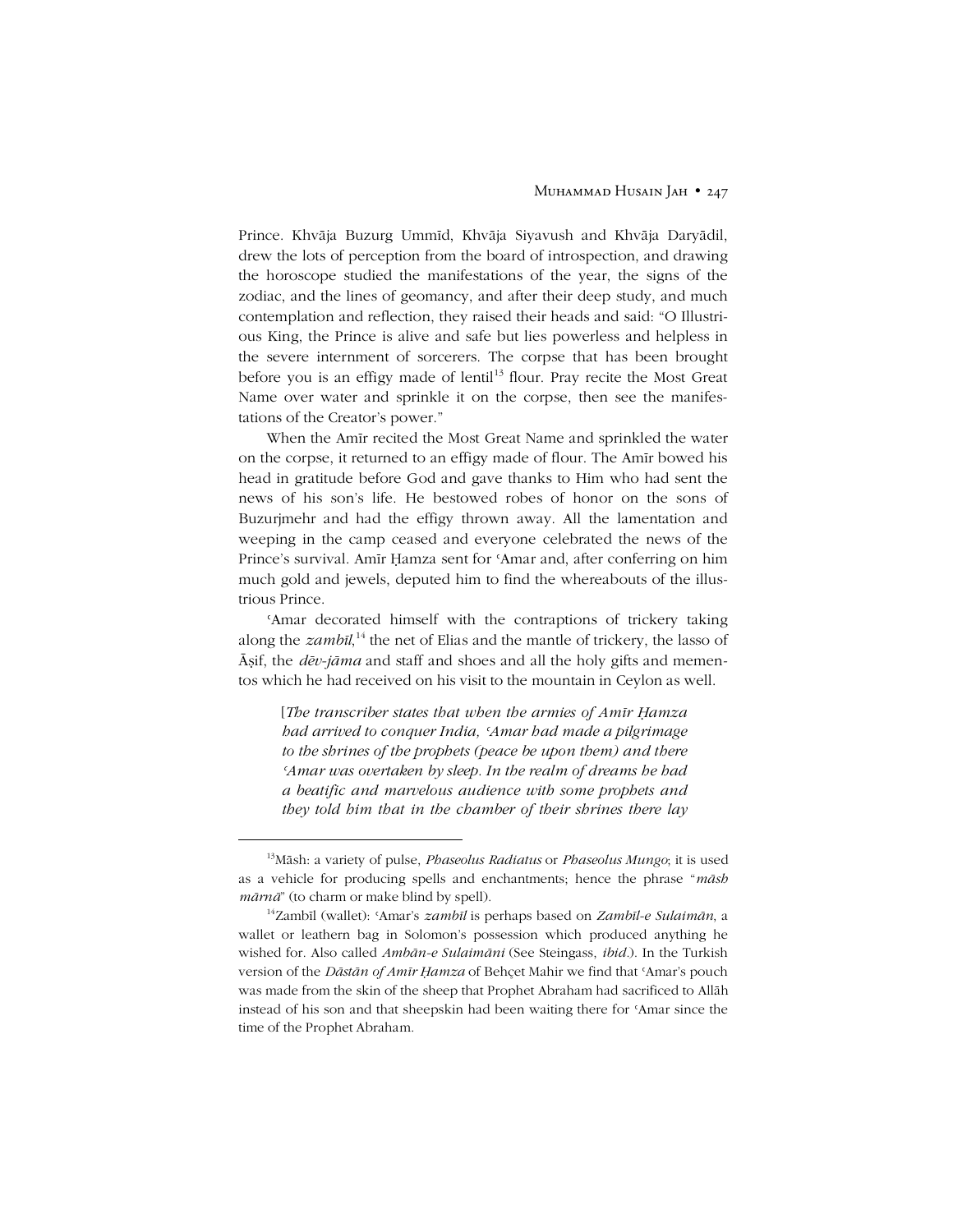*for ʿAmar certain devices of trickery. Among them was the zambīl, which was a bag within which existed a world comparable to the world on Earth. It produced on command anything that ʿAmar wished at any time and accommodated anything that ʿAmar kept in it. The mantle of trickery had such properties that when ʿAmar wore it he could see everyone, but none could see him. And the net of Elias had the miraculous property of carrying an object, even if it weighed millions of tons, and made it feel as lightsome as a few pounds. And wherever ʿAmar raised the Pavilion of Daniel and took shelter underneath, none was able to capture him and anyone who entered it was caught and hung upside down. When he threw the lasso of Āṣif, it extended as little or as much as he commanded and nothing cut it or broke it. When he wore the* dēv-jāma *it changed seven colors from green to red to yellow, etcetera. Likewise, all the things he found there carried miraculous properties. ʿAmar took possession of those items upon receiving the tidings. All this has been mentioned in ìNaushērvān Nāma,î the first book of the* Dāstān-e Amīr Ḥamza *cycle. Whenever the reader may hear about these objects, he may associate them with their legend. It was these same objects which ʿAmar readied as he set out to search for Badīʿu íz-Zamāñ.*]

Then 'Amar set out to search for Badī'u 'z-Zamāñ and left with great dispatch for the desert,

> *Setting out in the expanse with such dispatch that birds of prey Did not even catch the dust he roused in his wake*

At the end of his journey, when that Pinnacle of Trickery and the Star of the Skies of the Dagger Arts arrived at the place where Badīʿu íz-Zamāñ had been captured by sorcery, he saw a meadow which was even more delightful than the Garden of Eden.

> *On the green expanse the flowers shone like jewels The lustrous dew was as pearls bonded with the emerald of grass*

*Everywhere there was a profusion of many-colored flowers For parsangs on end the fragrance of the flowers reached*

*\**

Admiring the air, ʿAmar was continuing forward on his mission when